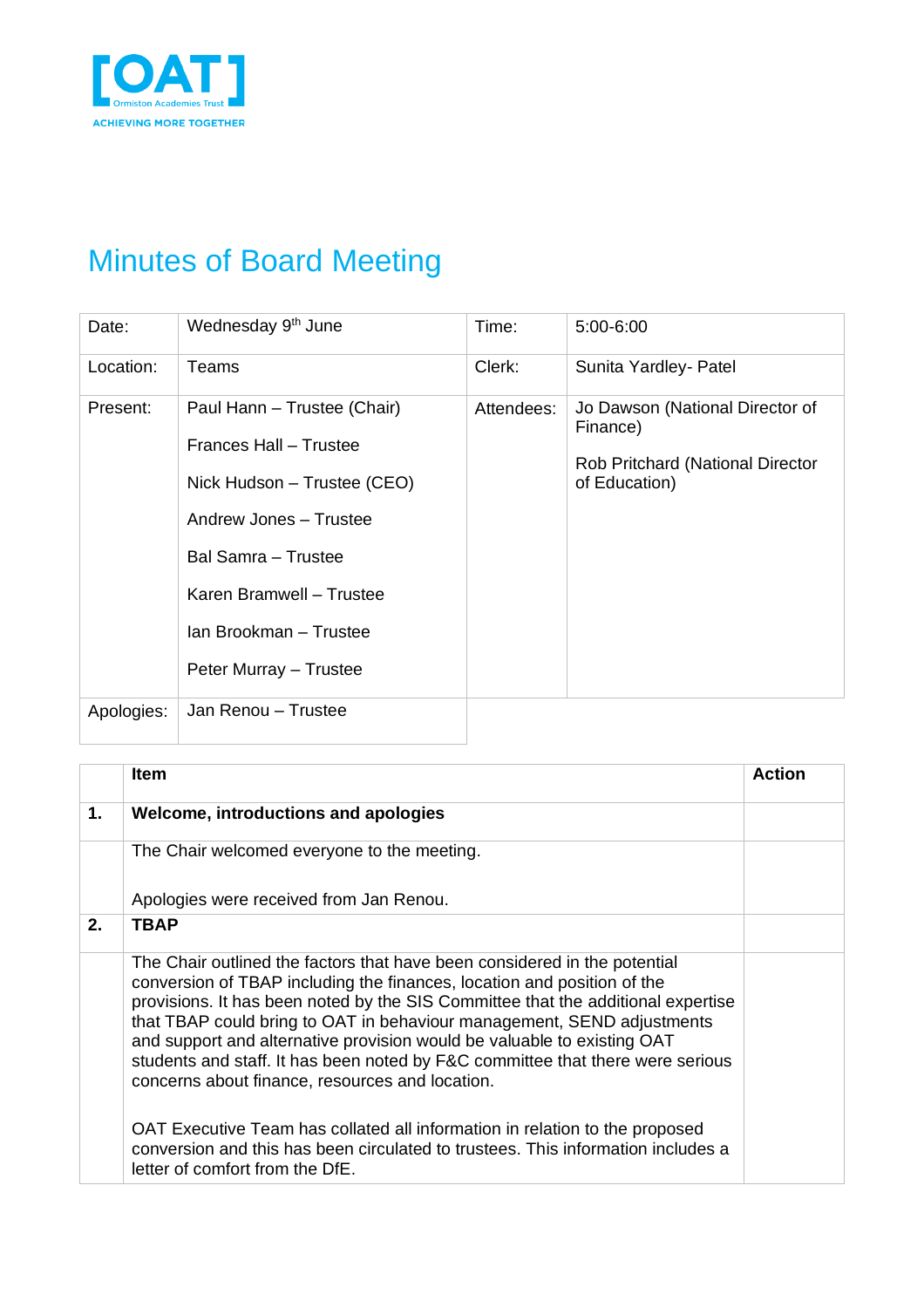

The Chair emphasised that the Board's diversity of experience puts the board in a good position to reach a collective, informed decision. The Chair proposed that the board considers three key areas in coming to a decision:

- 1. Does TBAP fit with OAT's mission and complement the Trust's strategy going forward?
- 2. Is the conversion and additional schools manageable operationally without impacting existing schools in the Trust?
- 3. Is the proposed conversion financially viable?

### **1. Does TBAP fit with OAT's mission and complement the Trust's strategy going forward?**

The Trustees agreed that this is a key consideration. There was a discussion about the fit with OAT's strategy including the need for alternative provision expertise and further support with SEND provision and the overall fit with OAT's mission and purpose.

There were concerns raised about the time required to resolve problems and the distractions that the conversion may present for head office staff. It was noted however that overall, the key concerns had been addressed satisfactorily. It was further noted that the geography of TBAP does not fit with the existing schools in the Trust and this should be a key consideration in weighing up whether to further pursue TBAP or focus on the Trust's existing schools.

The Trustees asked for further information to be outlined in the Strategy Paper due to be presented at the next board, on the proposed operating model for the new cluster of academies and how this would align with OAT's regional model.

#### **Trustees asked the National Director of Education to outline the key benefits of TBAP's expertise.**

NH

The National Director of Education explained that the Trust has progressed in teaching and learning but there remains a need for further capability and capacity in behaviour management, exclusions and students with SEND. The National Director of Education conceded that in the short-term there would be a need to invest time in integrating TBAP into OAT but in the longer term, the high-quality expertise from experienced staff members in TBAP would be beneficial to all other OAT schools.

Trustees agreed that the proposed conversion does fit with the mission and values of OAT and that TBAP would bring a tried, tested and effective blueprint that can be replicated to support students with SEND and issues with behaviour across the Trust.

**2. Is the conversion and additional schools manageable operationally without impacting existing schools in the Trust?**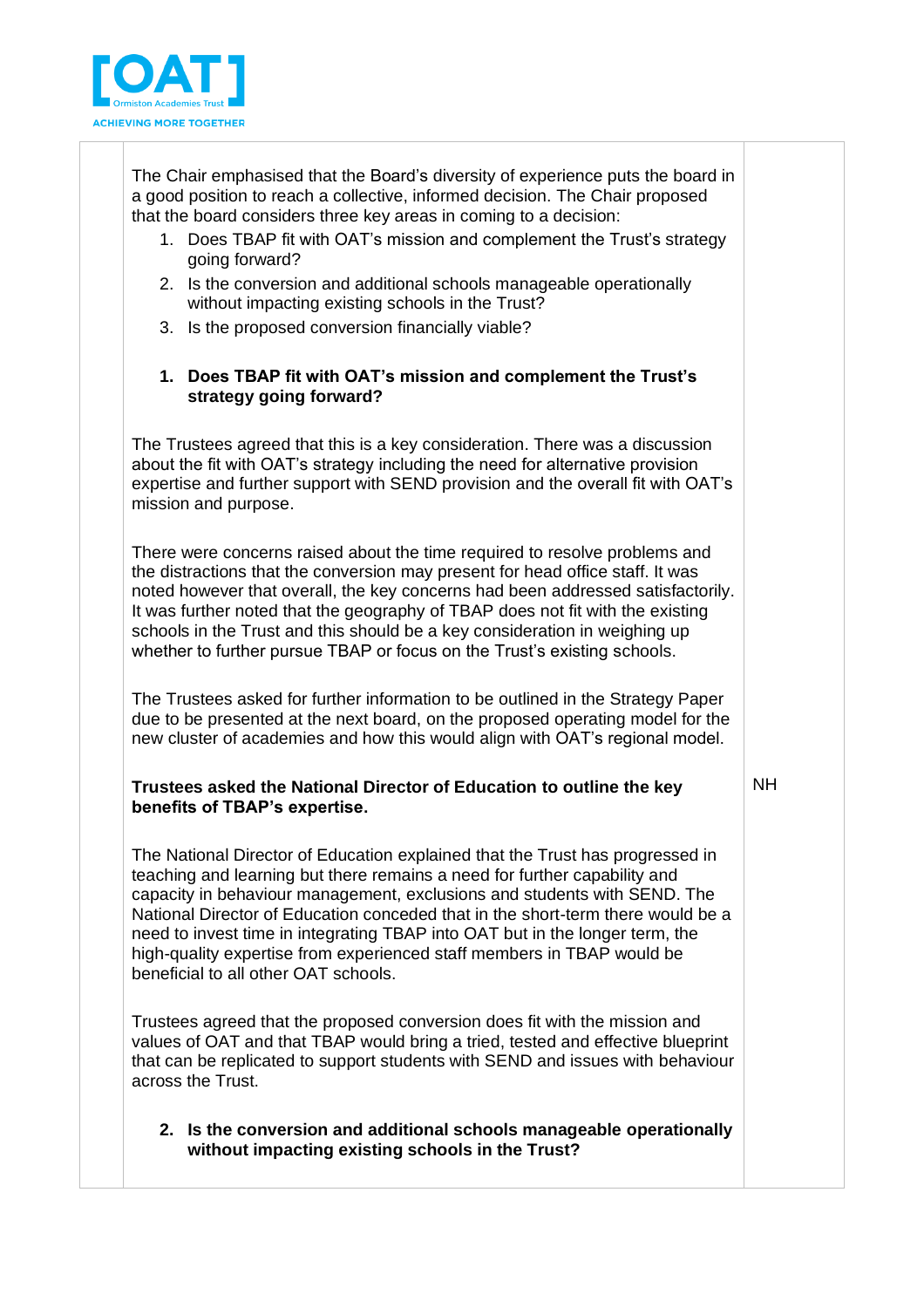

There was a discussion about the importance of the conversion process and transition period, utilising existing links with TBAP to ensure successful cascading of information to key stakeholders. Trustees also discussed the need to effectively support and empower the OAT Senior Responsible Officer (SRO) and the need to consider whether the SRO should be from the finance or education team.

Trustees discussed the potential for OAT to have stronger relationships with the DfE as a result of the work completed on TBAP and agreed that it would be positive to have the opportunity to be more involved in DfE consultation on wider sector issues, education policy and to have a higher profile in education.

#### **Trustees asked whether there were any issues in relation to TBAP's estates?**

The CEO responded that there have been discussions with TBAP about what is necessary to bring the sites up to a minimum standard. One of the sites will be refurbished as part of the priority schools building programme. There has been further consideration of estates work required in the other provisions and the costs have been built into the budget.

There was a discussion about the head office staff workload and how resources will be allocated to TBAP. The National Director of Education will be the key lead for school improvement and this has been factored into capacity considerations for the Education Team. Other teams have been recently expanded to mitigate an increase in workload.

The point was made that any acquisition or merger should consider whether the business is being managed effectively and whether there is capacity to fully support the incoming provisions as well as the current business. It was further noted that this could substantially add to workloads of an already thinly spread management team.

The Trustees were overall in agreement that additional provisions would be manageable operationally but there was also a clear voice of concern about the capacity for effectively supporting incoming provisions.

## **3. Is the proposed conversion financially viable?**

There was first a discussion about the implications of not proceeding with the conversion and the relationship with the DfE. There was then a discussion about the financial risk to the Trust in agreeing to convert TBAP.

**Trustees asked when it would be possible to have three-year SLA funding agreed?**

The trustees recognised the benefit that TBAP would have to existing OAT students and understood the financial risks associated with the conversion.